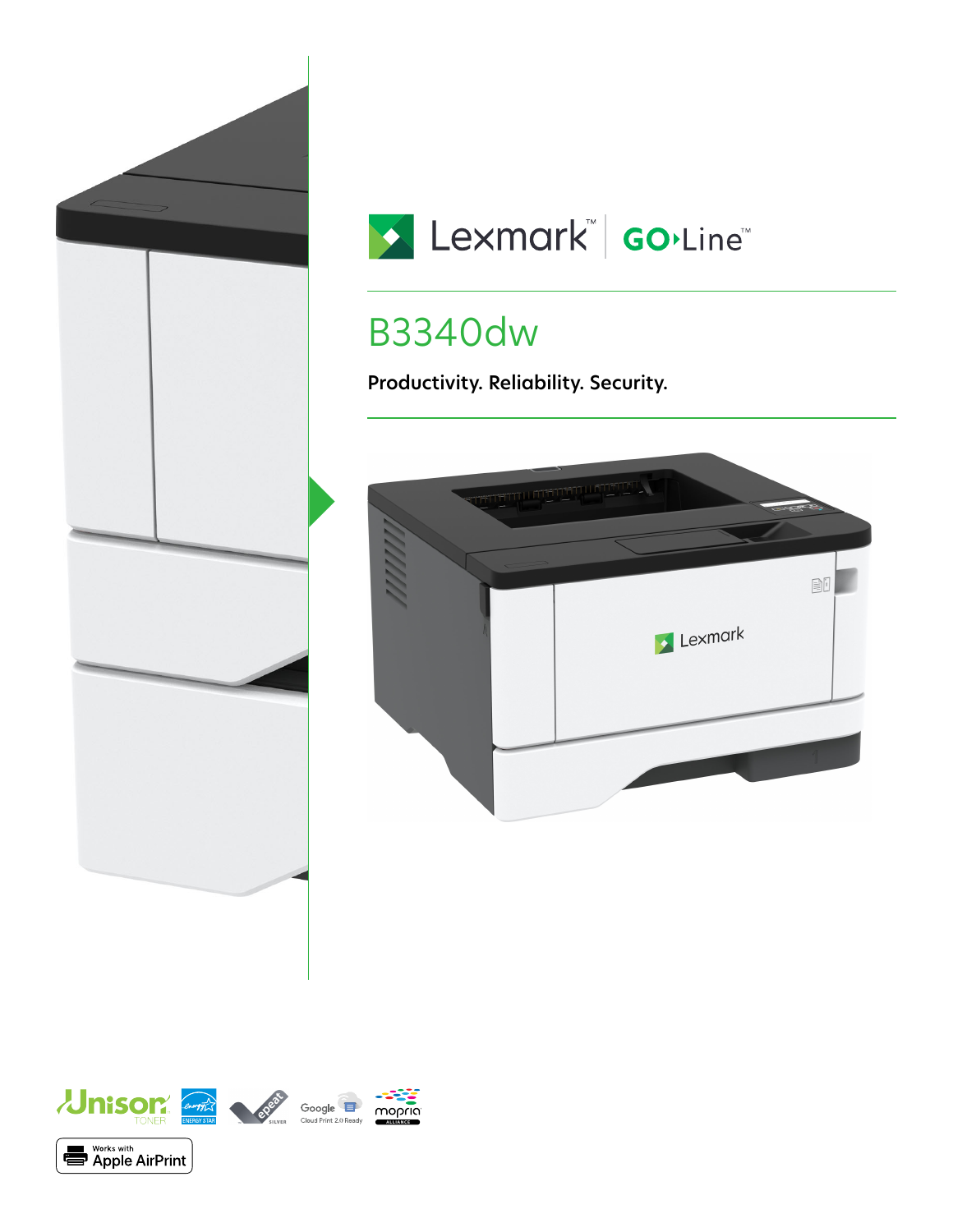#### B3340dw

Light, compact, and fast, the B3340dw supports output up to 40 pages per minute\*, Wi-Fi and network connectivity, and the option of adding a 550-sheet paper tray for longer print runs. Get your first page as fast as 6.2 seconds, plus Lexmark full-spectrum security to help protect sensitive information.

### **Speedy, compact printing**

- Get monochrome output at up to 40 pages per minute\*, with a first page as fast as 6.2 seconds.
- Tackle your printing workload with the power of a 1-GHz dual-core processor and 256 MB of memory.
- Compact dimensions of 8.7 inches high x 14.5 inches wide x 14.3 inches deep (222 mm high x 368 mm wide x 363 mm deep) helps it fit almost anywhere.

## **Connect and control**

- Connect via Wi-Fi, Ethernet, or USB.
- Simplify mobile printing via Lexmark Mobile Print app, as well as Google Cloud Print, Mopria® and AirPrint technologies.
- Two-line display lets you configure, interact with, and monitor vital system information.

## **Sustained output, enduring quality**

- Available High Yield Unison™ toner provides up to 3,000 pages\*\* of output for more printing and less downtime.
- Optional paper tray increases total input capacity to 900

sheets to support longer print runs and enhanced media flexibility.

 Steel frame and lifetime imaging components mean long life and minimal maintenance.

#### **Robust, built-in security**

- Lexmark's full-spectrum security architecture helps keep your information safe—in the document, on the device, over the network, and everywhere in between.
- A range of embedded features harden the device against attacks.
- Standard Confidential Print feature helps ensure output security via simple PIN.

#### **Save paper, save energy**

- Automatic two-sided printing is standard.
- Built-in energy-saving modes help support ratings of EPEAT® Silver and ENERGY STAR® certified.
- The Lexmark Cartridge Collection Program (LCCP) and Lexmark Equipment Collection Program (LECP) minimize waste and support recycling (availability varies by country).

Print speeds measured in accordance with ISO/IEC 24734 (ESAT). For more information see: www.lexmark.com/ISOspeeds. \*

Average continuous mono declared yield in one-sided (simplex) mode up to this number of pages in accordance with ISO/IEC 19752. Actual yield will vary considerably based upon many factors. See www.lexmark.com/yields for more information. \*\*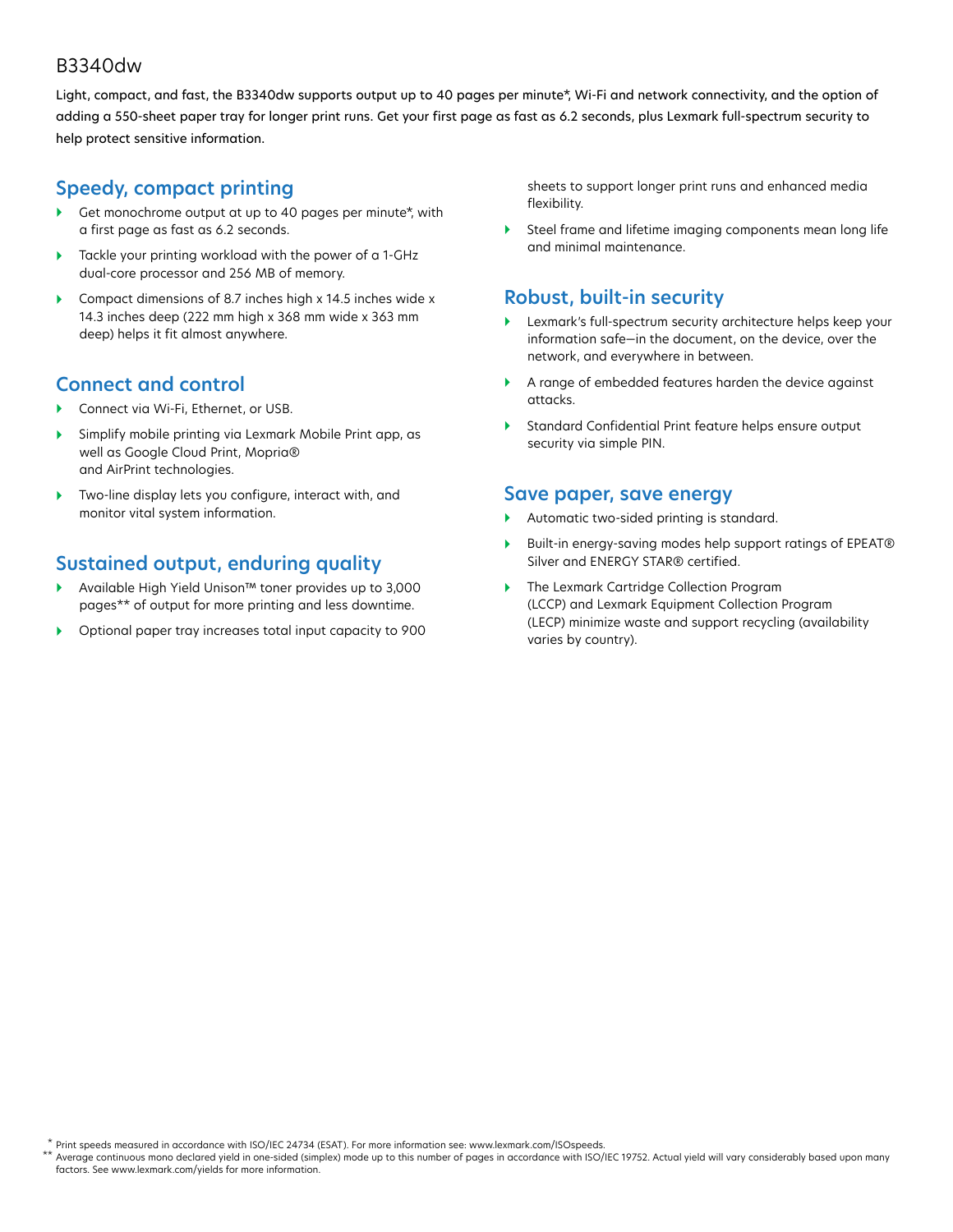

- 1 Printer with 2-line display 8.7 x 14.5 x 14.3 in. 222 x 368 x 363 mm
- 2 100-Sheet multipurpose feeder Dimensions included as part of base model

3 250-Sheet tray Dimensions included as part of base model

4 550-Sheet Tray

107 x 370 x 378 mm



Standard **Optional** 

Supports one optional 550-sheet tray.<br>All measurements are shown as height x width x depth. For more information about supported configurations, refer to the Printer, Option and Stand Compatibility Guide at<br>http://www.lexm